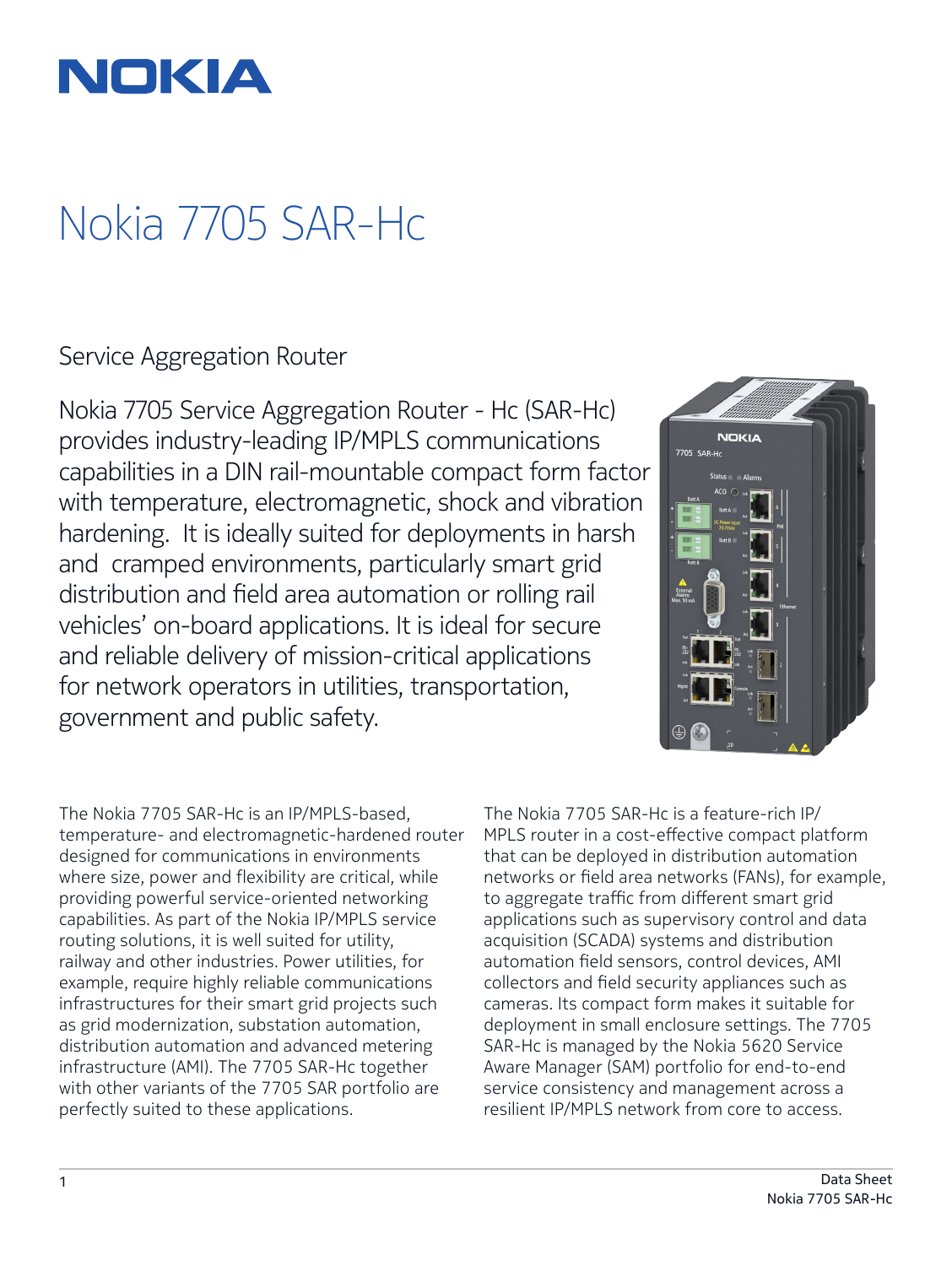# NOKIA

# Features

### **IP/MPLS convergence and networking**

The Nokia 7705 SAR-Hc helps enable the convergence of mission-critical network applications and services onto a single IP/MPLS-based networking solution. As part of the award-winning Nokia 7705 SAR portfolio of routers, and running on the award-winning Nokia Service Router Operating System (SR OS), the 7705 SAR-Hc extends the reach of IP/MPLS out into the remote edges of these networks using the form factor and mounting capabilities needed in remote locations.

To provide a converged IP/MPLS networking solution, the 7705 SAR-Hc supports Layer 1, Layer 2 and Layer 3 virtual private networks (VPNs) to allow the separation of traffic between different applications, services or organizations. Example VPNs include the following:

- Pseudowire transport for SCADA over RS-232 serial interfaces
- Virtual Private LAN Service (VPLS) for IEC 61850 Generic Object Oriented Substation Events (GOOSE) Messaging over multipoint Ethernet connections
- IP-VPN for SCADA over IP, IP-based video surveillance, Voice over IP (VoIP) or AMI collector data

The 7705 SAR-Hc supports a variety of tunneling options including MPLS, IP and Generic Routing Encapsulation (GRE) for aggregating and transporting traffic between sites and locations.

### **Label switched routing**

The Nokia 7705 SAR-Hc is a feature-rich IP/MPLScapable router that can be configured as either a Label Edge Router (LER) or a Label Switched Router (LSR), allowing deployment in access as well as aggregation applications. Label Switched

Paths (LSPs) can be signaled using either the Label Distribution Protocol (LDP) or the Resource Reservation Protocol with Traffic Engineering (RSVP-TE) or seamless MPLS.

The 7705 SAR-Hc brings a strong suite of traffic engineering and resiliency capabilities using functions such as Constraint-based Shortest Path First (CSPF) routing, Fast Reroute (FRR), primary and secondary LSP switchover and redundant pseudowires.

### **Quality of service and traffic management**

It is critical to maintain the end-to-end quality of service (QoS) for different traffic. Not all types of traffic have the same set of requirements. Protection and control traffic in particular require low latency, whereas other data traffic often has less stringent delay requirements but may be very sensitive to loss. To ensure the required treatment throughout the network, traffic flows with different requirements are identified at the access, marked in-line with the appropriate QoS metrics, and maintained end-to-end.

The Nokia 7705 SAR-Hc utilizes extensive traffic management policies to ensure fairness with detailed classification and hierarchical scheduling including minimum/maximum, queue-based weighted round robin, and strict priority and profiled scheduling, as well as multi-tier policing to differentiate and prioritize individual services and flows.

#### **Operations, administration and maintenance**

In order to ensure continuity of services, the Nokia 7705 SAR-Hc has a full set of operations, administration and maintenance (OAM) features. These features ensure rapid fault detection as well as efficient troubleshooting. Rapid commissioning of remote devices is supported through an integrated auto-discovery protocol.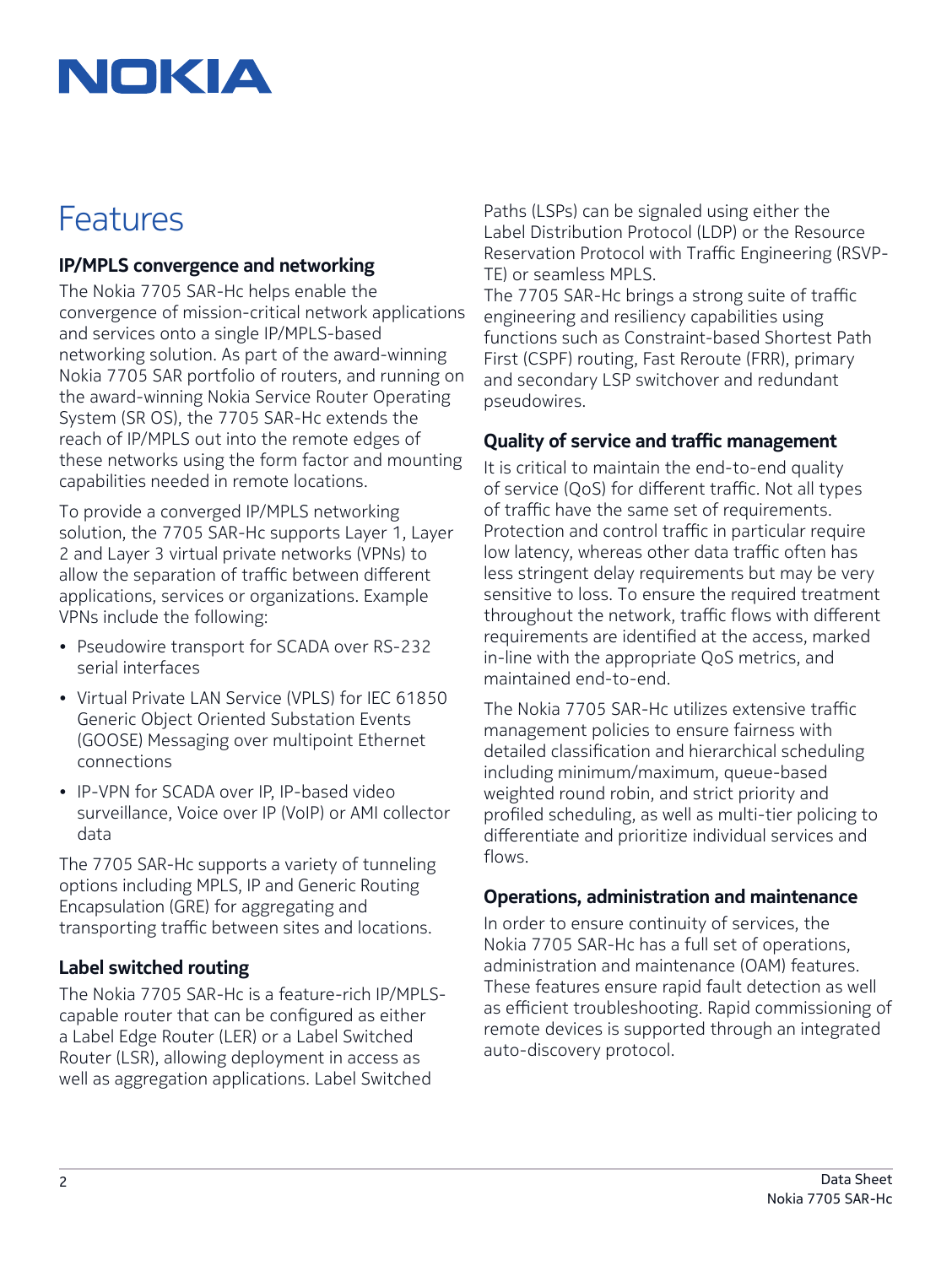# NOKIA

### **Cyber security**

The Nokia 7705 SAR-Hc has extensive integrated security features that help network operators defend against cyber security threats, ensure data privacy, and help meet North American Electric Reliability Corporation (NERC) Version 5 Critical Infrastructure Protection (CIP) compliance and other government cyber security regulations. Key security features include the following:

- Wide variety of access control lists (ACLs)
- Extensive authentication features for control plane protection and user account management and profiling
- Network group encryption (NGE) and IPSec

# Features and benefits

-Encryption supported includes AES 256/128, 3DES, and DES encryption. Authentication supported includes HMAC-SHA-512, HMAC-SHA-256, HMAC-MD5, and SHA-1-96.

- Network address translation (NAT)
- Zone-based stateful firewall

#### **Synchronization**

Accurate synchronization is important in communications networks in maintaining network operational integrity. The Nokia 7705 SAR-Hc supports a range of timing options:

- IEEE 1588v2 Precision Timing Protocol (PTP)
- Synchronous Ethernet

| Feature                                                                                                  | <b>Benefit</b>                                                                                                                                                                                                                                                                                                              |
|----------------------------------------------------------------------------------------------------------|-----------------------------------------------------------------------------------------------------------------------------------------------------------------------------------------------------------------------------------------------------------------------------------------------------------------------------|
| Purpose-built temperature/electromagnetic-<br>hardened, fanless, DIN rail- or wall-mountable<br>platform | Enables deployment in distribution automation networks, FANs and other harsh<br>environments requiring a hardened DIN rail-mountable IP/MPLS router                                                                                                                                                                         |
| Full featured IP/MPLS router                                                                             | Allows extension of powerful IP/MPLS capabilities from core to the access in flexible<br>topologies                                                                                                                                                                                                                         |
| Network Group Encryption and IPSec                                                                       | Strong encryption and authentication capabilities that include AES-256, AES-128,<br>HMAC-SHA-512 and HMAC-SHA-256 for providing VPN-based services over encrypted<br>tunnels. NGE protects multiprotocol traffic with MPLS encryption. Can also provide<br>local termination of IPSec tunnels of remote equipment as needed |
| NAT/port address translation (PAT)                                                                       | Network and port address translations between public and private domains or as an<br>added security layer to hide internal addressing from potential snooping attackers or<br>other cyber security threats                                                                                                                  |
| Local Dynamic Host Configuration Protocol<br>(DHCP) server                                               | Decentralize IP address management tasks deeper into the network. Supports public<br>and private addressing, including overlapped private addressing in the form of virtual<br>private routed networks in the same router                                                                                                   |
| Stateful zone-based firewall                                                                             | Allows efficient service aware security policy provisioning and updates                                                                                                                                                                                                                                                     |
| Power over Ethernet (PoE), PoE+ capability                                                               | Enables the direct connection of PoE/PoE+ power devices                                                                                                                                                                                                                                                                     |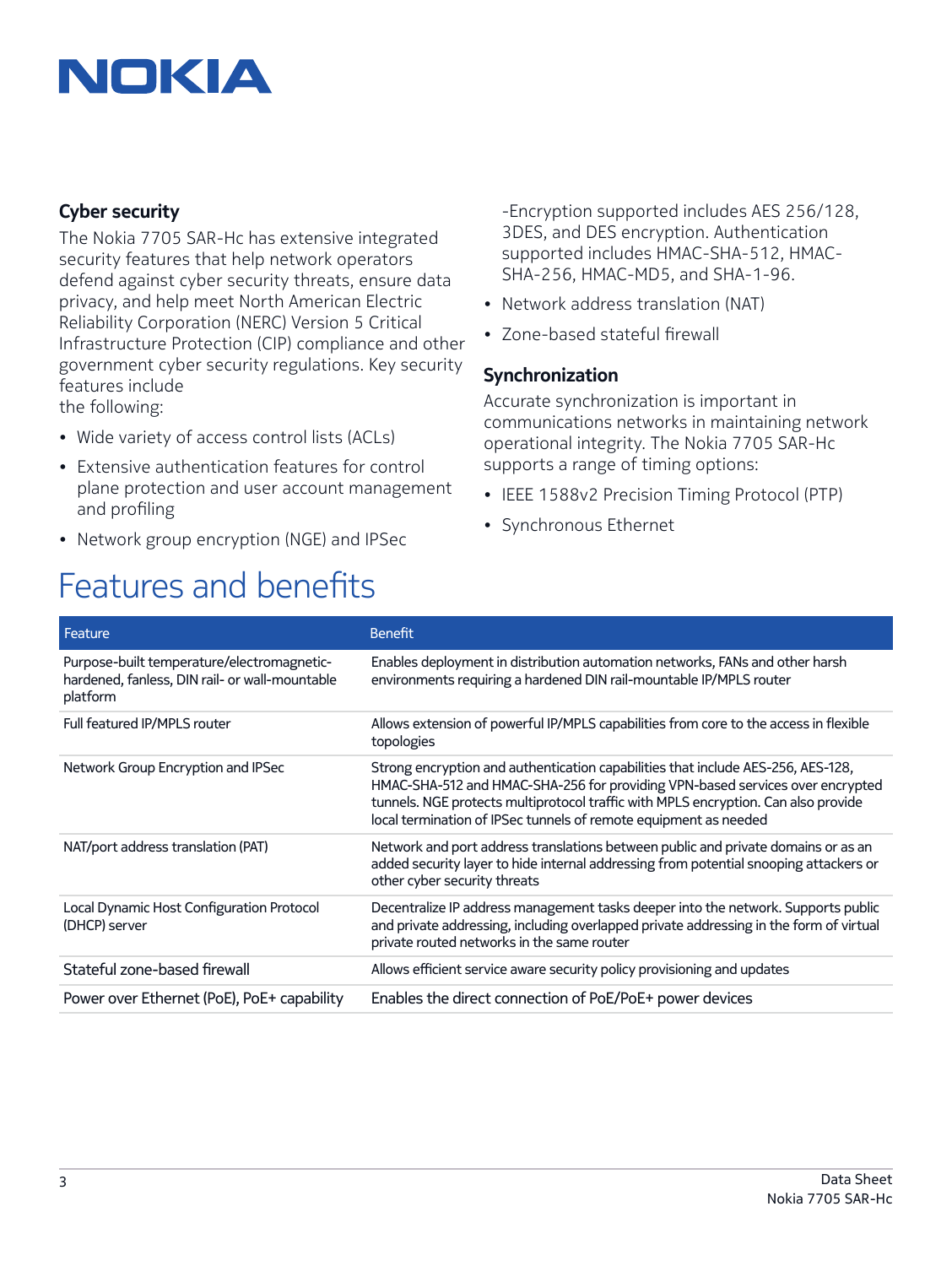

# Technical specifications

### **Hardware**

The 7705 SAR-Hc is available in one chassis type.

## **Nokia 7705 SAR-Hc interface types**

- Main chassis
	- Two 10/100/1000BASE-T Ethernet ports (RJ-45 PoE/PoE+ capable)
	- Two 10/100/1000BASE-T Ethernet ports (RJ-45)
	- Two 100/1000BASE-TX ports (SFP)
	- Two RS-232 (async) ports

## **Nokia 7705 SAR-Hc technical specifications**

- Operating temperature: -40°C to +70°C (-40°F to +158°F) sustained with a minimum airflow rate of 0.5 m/s, -40°C to +65°C (-40°F to +149°F) in a still air environment
- Power (redundant DC feeds): ±20 V DC to 75 V DC
- Physical dimensions:
	- Height: 177.8 mm (7 in)

### Table 1. Nokia 7705 SAR-Hc part numbers

- Width: 91.4 mm (3.6 in)
- Depth: 152.4 mm (6 in)
- Weight: 2. kg (4.5 lb)
- Mounting
	- DIN rail
	- Wall/panel
	- IP40 Packaging
- Cooling
	- Fanless, passively cooled
- Power utility substation
	- IEEE 1613 Class 2
	- IEC 61850-3
- Railway
	- EN 50121-4
	- EN 50155

| <b>Part Number</b> | Part Name                                                | <b>Discription</b>                                                                                                                                                                                                                                                                                                                                           |
|--------------------|----------------------------------------------------------|--------------------------------------------------------------------------------------------------------------------------------------------------------------------------------------------------------------------------------------------------------------------------------------------------------------------------------------------------------------|
| 3HE07353AA         | SAR-Hc                                                   | SAR-Hc with redundant (20 V to 75 V) DC power feeds. DIN rail or panel mountable.<br>Node has 6 10/100/1000 Mb/s Ethernet ports (2 SFP, 2 RJ-45, 2 POE RJ-45), and 2 RS-<br>232 ports. OS, firewall, and encryption software licenses are sold separately. DIN rail or<br>panel mounting hardware sold separately                                            |
| 3HE07353BA         | SAR-Hc with Conformal Coating                            | SAR-Hc with conformal coating on internal PCBs. Has redundant (20 V to 75 V) DC<br>power feeds. DIN rail- or panel-mountable. Node has 6 10/100/1000 Mb/s Ethernet<br>ports (2 SFP, 2 RJ-45, 2 POE RJ-45), and 2 RS-232 ports. OS, firewall, and encryption<br>software licenses are sold separately. DIN rail or panel mounting hardware sold<br>separately |
| 3HE08607BA         | Right-to-use (RTU) - 7705 SAR-<br>Hc Basic IPSec License | RTU - SAR-Hc Basic IPSec license. Including encryption throughput of 150 Mb/s and<br>maximum of 25 IPSec tunnels. One (1) OS license is required for each SAR-Hc in the<br>network.                                                                                                                                                                          |